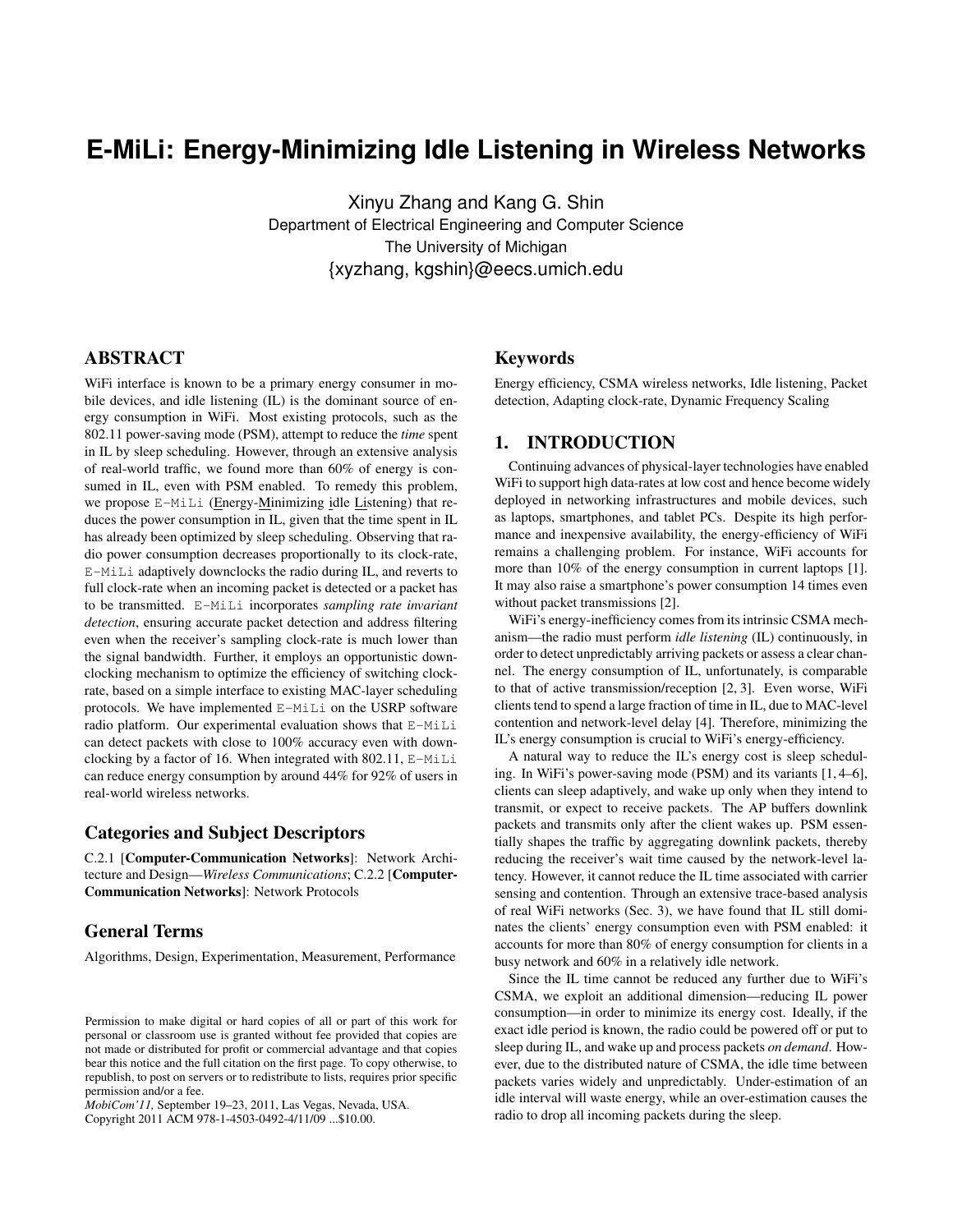So, one may raise an important question: "is it possible to put the radio in a *subconscious* mode, where it consumes little power and can still respond to incoming packets promptly?" We answer this question by proposing Energy-Miminizing idle Listening (E-MiLi) that reduces the clock-rate of the radio during its IL period. The power consumption of digital devices is known to be proportional to their voltage-square and clock-rate [7, 8]. Theoretically, by reducing clock-rate alone, E-MiLi reduces the IL's power consumption linearly.

It is, however, nontrivial to ensure that packets can be received at a lower clock-rate than required. To decode a packet, the receiver's sampling clock-rate needs to be at least twice the bandwidth of the transmitted signal, following the Nyquist's Theorem. WiFi radios have already been optimized under this theorem by matching the receiver's clock-rate with the Nyquist rate.

E-MiLi meets this challenge via a novel approach called *Sampling Rate Invariant Detection* (SRID). SRID separates the detection from the decoding of a packet. It adds a special preamble to each 802.11 packet, and incorporates a linear-time algorithm that can accurately detect the preamble even if the receiver's clock-rate is much lower than the transmitter's. SRID embeds the destination address into the preamble, so that a receiver may only respond to packets destined for it. Upon detecting this special preamble, the receiver immediately switches to the full clock-rate and then recovers the packet with a legacy 802.11 decoder.

E-MiLi allows SRID to be integrated into existing MAC or sleeping-scheduling protocols, using a simple *Opportunistic Downclocking* (ODoc) scheme. ODoc enables fine-grained, packet-level power management by adding a downclocked IL mode into the radio's state machine. ODoc exploits the burstiness and correlation structure of real traffic to assess the potential benefit of downclocking, and then downclocks the radio only if it is unlikely to incur significant overhead.

We have implemented an E-MiLi prototype on the GNURadio/USRP platform [9]. Our experimental evaluation shows that E-MiLi can detect packets with close to 100% accuracy even if the radio operates at  $\frac{1}{16}$  of the normal clock-rate. Within a normal SNR range ( $> 8dB$ ), E-MiLi performs comparably to a legacy 802.11 detector. Furthermore, from real traffic traces, we find that for the majority of clients, the overall energy saving with  $E-MiLi$ is close to that in pure IL mode with the maximum downclocking factor. According to our measurements, this corresponds to 47.5% for a typical WiFi card with a downclocking factor of 4, and 36.3% for a software radio with a downclocking factor of 8. Further, our packet-level simulation results show that E-MiLi reduces energy consumption consistently across different traffic patterns, without any noticeable performance degradation.

In summary, this paper makes the following contributions.

- Exploration of the feasibility and cost of fine-grained control of radio clock-rate to improve energy-efficiency.
- Design of SRID, a novel packet detection algorithm that makes it possible to detect packets even if the receivers are downclocked significantly.
- Introduction of ODoc, a generic approach to integrating SRID with existing MAC- and sleep-scheduling protocols.
- Implementation of  $E-MiLi$  on a software radio platform and

validation of its performance with real traces and synthetic traffic.

The remainder of this paper is organized as follows. Sec. 2 analyzes the energy cost of IL in WiFi networks and describes the motivation behind E-MiLi. Sec. 3 presents a measurement study of the relation between energy-consumption and clock-rate in WiFi and software radio devices. Following an overview of E-MiLi (Sec. 4), Secs. 5 and 6 present the detailed design of SRID and ODoc, respectively. Sec. 7 evaluates E-MiLi. Sec. 8 reviews related work and Sec. 9 concludes the paper.

## 2. WHY E-MiLi?

In this section, we motivate  $E-MiLi$  by showing a large fraction of time and energy spent in IL for real-world WiFi users. We also briefly discuss the reasons for the high power-consumption of IL by anatomizing a typical radio.

#### 2.1 Cost of Idle Listening

We acquired packet-level WiFi traces from publicly available datasets: SIGCOMM'08 [10] and PDX-Powell [11]. The former was collected from a WLAN used for a conference session that has a peak (average) of 31 (7) clients. The latter was collected from a public hotspot at a university bookstore, with a peak (average) of 7 (3) clients. We built a simulator that can parse the traces and compute each client's sojourn time in different states, including:

- *TX&RX*: the client is transmitting or receiving a packet.
- *Sleep*: the client is put to sleep. A client sets the powermanagement field in its packet header to 1 if it intends to sleep after the current frame transmission and ACK [5].
- *Idle listening* (IL): a state other than the above two. This includes sensing the channel, waiting for incoming packets, receiving packets not addressed to it, *etc.*. We exclude the SIFS time, which is a short interval  $(9-20\mu s)$  [5]) between two immediate packets (*e.g.*, in between data/ACK). We also consider a client disconnected if it does not transmit/receive any unicast packets for 5 minutes or longer.

Fig. 1(a) plots the normalized fraction of time spent in the three modes, distributed among all the clients in the SIGCOMM'08 trace. More than 90% of clients enable power management and judiciously put their radios to sleep. However, clients spend most of the time in IL, rather than sleeping: the median IL time is 0.87, and is above 0.6 for more than 80% of clients. One may guess the reason for this to be the excessive contention in this busy network. However, even in the PDX-Powell trace (Fig. 1(b)), the IL time exceeds 0.52 for more than 70% of clients. In contrast, the actual TX&RX time is below 0.1 for more than 90% of clients in both networks. Since WiFi's PSM cannot eliminate MAC-layer contention and queueing delays [6], the IL still dominates the TX&RX time by a significant margin.

We further analyze the energy cost of IL. Since information on the actual type of clients' WiFi cards is unavailable, we assume that their energy profile follows that of a typical Atheros card [12, Sec. 10.1.5] (TX: 127mW, RX: 223.2mW, IL: 219.6mW, Sleep: 10.8mW). Although their absolute power consumption differs, many widely used WiFi cards have consistent relative power consumption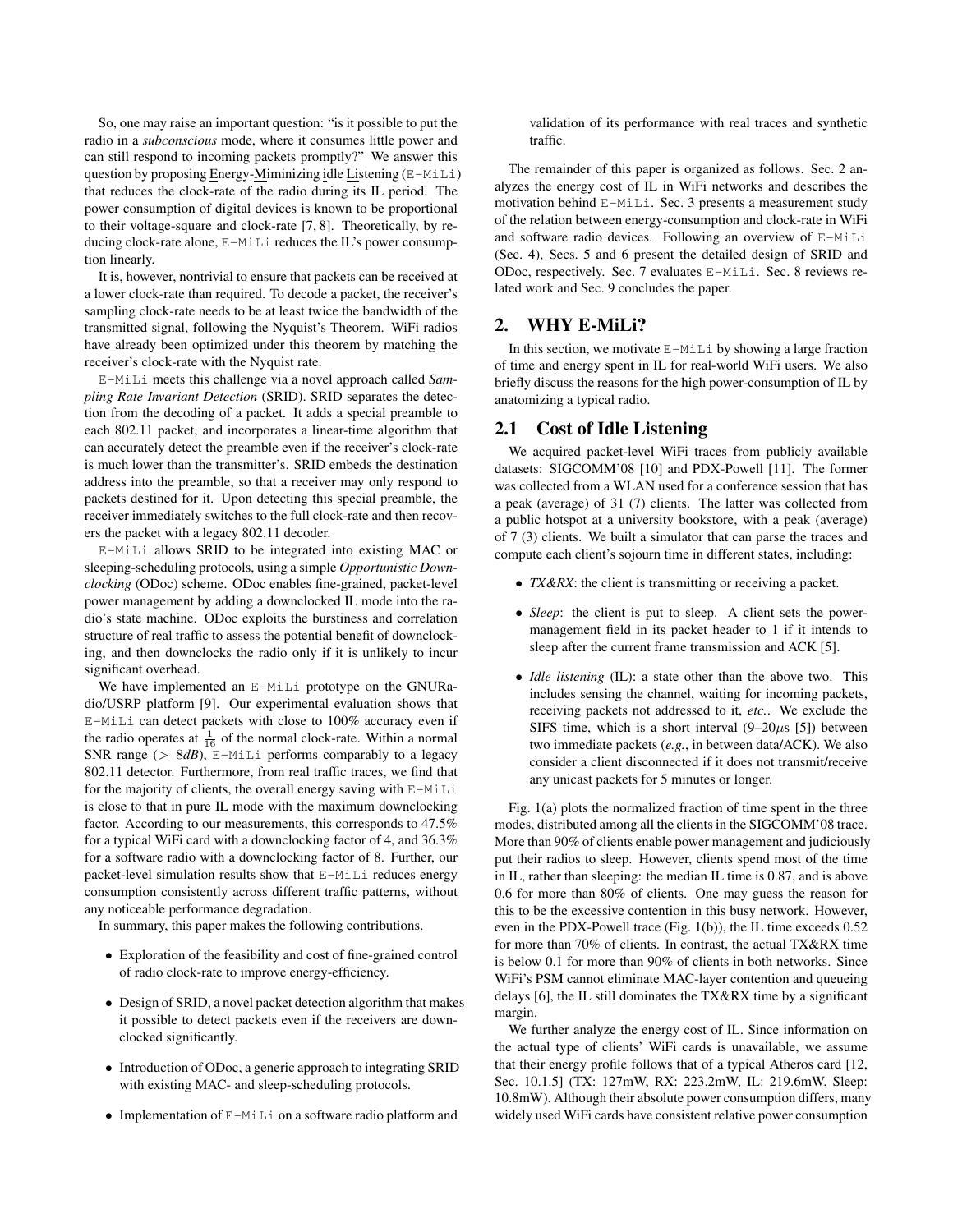

Figure 1: CDF of the fraction of time spent in different modes for (a) SIGCOMM'08 trace and (b) PDX-Powell trace.



Figure 2: CDF of the fraction of energy spent in different modes for (a) SIGCOMM'08 trace and (b) PDX-Powell trace.

among different states [13]. Fig. 2(a) shows that in a busy network, for more than 92% of clients, 90% of energy is spent in IL, *i.e.*, IL costs 9 times more energy than TX&RX for most clients. Moreover, although the sleep time is substantial, the sleep power is negligible, whereas the IL power is comparable to the TX/RX power, so the majority of cost is still with IL. For a network with less contention (Fig. 2(b)), IL costs less, yet still accounts for more than 73% of energy cost for 90% of clients. Note that the sleep energy may exceed the TX&RX energy, due to the significant amount of sleep time.

The above evaluation reveals that IL accounts for the majority of a WiFi radio's energy cost, and optimizing the IL time alone using PSM is not enough. If the IL power can be reduced, it will clearly improve the energy-efficiency of PSM-like sleep scheduling protocols. In addition, for real-time applications, the constant active mode (CAM) of WiFi is preferable, since PSM may incur an excessive delay and degrade the QoS [2]. By reducing IL power, even CAM can achieve high energy-efficiency.

#### 2.2 Why Is Idle Listening So Costly?

Intuitively, a radio should consume less power when it is not actively decoding or transmitting packets, but the IL power of commodity WiFi and other carrier-sensing wireless (*e.g.*, ZigBee) devices is comparable to their TX&RX power [2, 12, 14]. In what follows, we briefly discuss the reason for this by anatomizing the radio hardware.

Fig. 3 illustrates the architecture of a typical WiFi receiver (based on an Atheros 802.11 chip [15]). An incoming signal is first passed through the RF and analog circuit, amplified and converted from RF (*e.g.*, 2.4GHz) to the baseband by a mixer. The analog baseband signal is sampled by an Analog-to-Digital Converter (ADC), and the resulting discrete samples are passed to the CPU (baseband and MAC processor), which decodes the signal and recovers the original bits in the data frame. The entire radio is driven by a 40MHz crystal oscillator, which feeds two paths. The first is the frequency synthesizer that generates the center frequency used for the RF and



Figure 3: Architecture of a WiFi receiver.

analog mixer. The other is the Phase-Locked-Loop (PLL) that generates the clocking signal for the digital circuit: the sampling clock for the ADC, as well as the main clock for the CPU.

Existing studies have shown the ADC and CPU to be the most power-hungry components of a receiver. In the Atheros 5001X chipset, for example, they account for 55.3% of the entire receiver power budget [16]. ADC and CPU power consumptions are also similar (1.04:1 [17]). During IL, both the analog circuits and the ADC operate at full workload as in the receiving mode. Moreover, the decoding load of the CPU is alleviated, but it cannot be put into sleep—it needs to operate at full clock-rate in order to perform carrier sensing and packet detection. This is the reason why IL power consumption is comparable to that of receiving packets.

A similar line of reasoning applies to other wireless transceivers such as software radios. In software radios, the ADC feeds the discrete samples to an FPGA, which may further decimate (downsample) the samples and then send them to a general processor that serves as the baseband CPU. The similarity in hardware components implies that software radios are likely to suffer from the same problem with IL. Considering the trend of software radios getting gradually integrated into mobile platforms to reduce the area cost [18], it is imperative to incorporate a mechanism to reduce its IL power.

## 3. IL POWER VS. CLOCK RATE

We propose to reduce the IL power by slowing down the clock that drives the digital circuitry in a radio. Modern digital circuits dissipate power when switching between logic levels, and their power consumption follows  $P \propto V_{dd}^2 f$ , where  $V_{dd}$  is the supply voltage and  $f$  the clock-rate [7, 8]. Hence, a linear power reduction can be achieved by reducing clock-rate. In practice, due to the analog peripherals, the actual reduction is less than ideal. For example, in the ADC used by an Atheros WiFi chip [19], halving the sampling clock-rate results in a 31.4% power reduction. Here, using detailed measurements, we verify the actual effects of reducing the clock-rate for both WiFi NIC and the USRP software radio.

## 3.1 WiFi radio

According to IEEE 802.11-2007 [5], the OFDM-based PHY supports 2 downclocked operations with 10MHz (half-clocked) and 5MHz (quarter-clocked) sampling-rate, in addition to the default full-clocked 20MHz operation. We test these two modes on the LinkSys WPC55AG NIC (version 1.3, Atheros 5414 chipset), with a development version of Madwifi (trunk-r4132), which supports 8 half-clocked and 18 quarter-clocked channels at the 5GHz band. The downclocked modes can be enabled by activating the "USA with  $\frac{1}{2}$  and  $\frac{1}{4}$  width channels" regulatory domain on the NIC.

As to measurement of the WiFi's power consumption, our approach is similar to that in [13]. We attach the NIC to a laptop (Dell 5410) powered with an external AC adapter, and use a passive cur-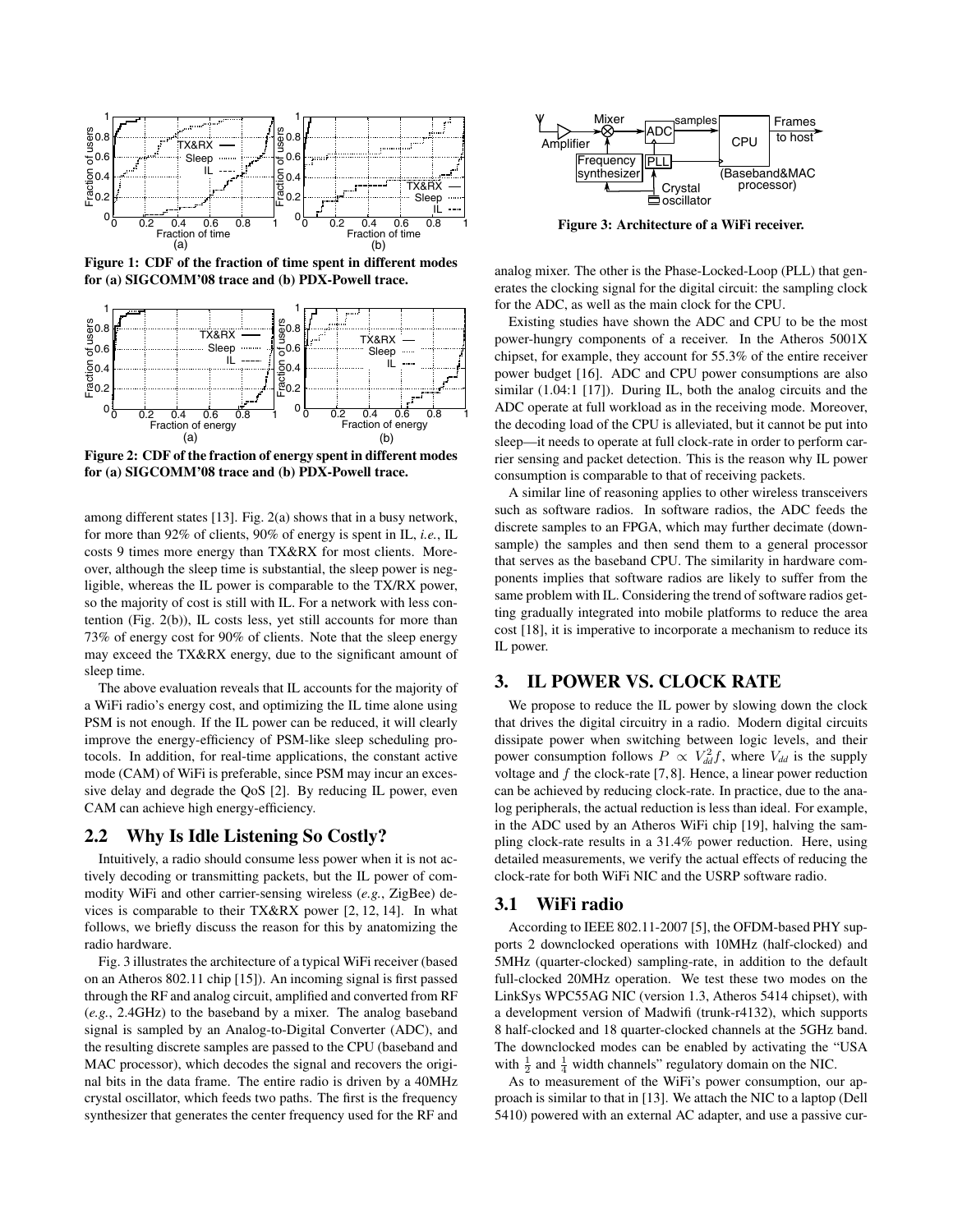|      | rate $= 1$ | rate = $1/2$ | rate $= 1/4$ |
|------|------------|--------------|--------------|
| Idle |            | 0.78         | 0.64         |
| RХ   | 1.66       | .44          | 0.98         |
| TХ   | -71        |              |              |

Table 1: Mean power consumption (in W) of WiFi under different clock-rates.

|    | $rate=1$ |       |      |      | rate= $1/2$   rate= $1/4$   rate= $1/8$   rate= $1/16$ |
|----|----------|-------|------|------|--------------------------------------------------------|
|    | 10.27    | .96   |      |      |                                                        |
| ТX | 6.36     | ۔ 69۔ | 5.18 | 4.7C |                                                        |

Table 2: Mean power consumption (in W) of USRP under different clock-rates.

rent probe (HP1146A) and voltage probe (HP1160) together with a 1Gsps oscilloscope (Agilent 54815A) to measure the power draw. The actual power consumption is the difference between the measured power level in different radio modes and the base level with the NIC removed. During the measurement, we tune the WiFi to a channel unused by ambient networks. The IL power is measured when the NIC is activated but not transmitting/receiving packets. The TX/RX power is measured when the WiFi is sending/receiving one-way ping-broadcast packets at the maximum rate (100 packets per second). The different clock modes are configured to use the same bit rate (6Mbps) and packet size (1KB). Table 1 shows the measurement results.

It can be seen that the power consumption decreases monotonically with clock-rate. In particular, compared to a full-clocked radio, the IL power is reduced by 36% and 47.5% for half-clocked and quarter-clocked mode, respectively. The absolute reduction is found different from that reported in an existing measurement study [3]. We guess this discrepancy results from the use of a different WiFi card (Atheros 5212) in their experiment. As validated in [3], different NICs have very different power profiles at different clock-rates. To confirm that the power consumption vs. clock-rate relation is not limited to the WiFi radio, we have also conducted experiments with the USRP software radio.

### 3.2 Software radio

The original USRP is driven by an internal 64MHz clock, which is used by both the ADC and FPGA. We enabled the external clocking feature by resoldering the main clock circuit, following the instructions in [9]. We use the USRP E100 [9] as an external clock source, which has a programmable clock generator (AD9522) that produces reference clocks below 64MHz<sup>1</sup>.

We mounted an XCVR2450 daughter board on the USRP, which was then connected to the PC host (a Dell E5410 laptop). The IL mode runs the standard 802.11a/g carrier sensing and packet detection algorithm (see Sec. 7 for the details of our implementation). The TX mode sends a continuous stream of samples prepended with 802.11 preambles. Since a complete 802.11 decoding module is unavailable, we only measure the IL and TX power. We measure the USRP power directly with the oscilloscope and current/voltage probes, and then add the power consumption of the external clock [20], which is 0.55W and does not vary with clockrates. Note that the normal clock-rate of USRP is 64MHz, whereas



Figure 4: Idle listening and RX/TX operations in E-MiLi.

the maximum signal bandwidth sent to the PC is 4MHz since the FPGA downsamples (decimates) the signals. While reducing the clock-rate, we ensure the signal bandwidth is decreased by the same ratio by adjusting the decimation rate.

Table 2 shows the measurement results. Similar to a WiFi radio, the USRP power consumption decreases monotonically with clock-rate. A power reduction of 22.5% (36.3%) is achieved for a downclocking factor of 2 (8). We found that at a 4MHz clock-rate (a downclocking factor of 16), the USRP can no longer be tuned to the 2.4GHz center frequency, but the ADC can still be tuned correctly to 4MHz sampling rate, and power consumption decreases further.

Since the PC host consumes a negligible amount of power when processing the 4MHz signal, we have omitted its power consumption in Table 2. Future mobile software radio systems may incorporate dedicated processors to process the baseband signals. By reducing the processors' clock-rate in parallel with the ADC and FPGA, the entire software radio platform can achieve higher energyefficiency.

#### 4. AN OVERVIEW OF E-MiLi

E-MiLi controls the radio clock-rate on a fine-grained, perpacket basis, in order to reduce the energy consumption of IL. It opportunistically downclocks the radio during IL, and then restores it to full clock-rate before transmitting or after detecting a packet. Fig. 4 illustrates the flow of core operations when E-MiLi receives and transmits packets.

E-MiLi prepends to each 802.11 packet an additional preamble, called *M-preamble*. During its IL period, a downclocked receiver continuously senses the channel and looks for the M-preamble, using the sampling rate invariant detection (SRID) algorithm. Upon detecting an M-preamble, the receiver immediately switches back to full clock-rate, and calls the legacy 802.11 decoder to recover the packet. The receiver leverages an implicit, PHY-layer addressing mechanism in SRID to filter the M-preamble intended for other nodes, and hence prevents unnecessary switching of clock-rate.

A TX operations follow the legacy 802.11 MAC, except that the carrier sensing is done by SRID. If the radio is downclocked during carrier sensing and backoff, it needs to restore full clock-rate before the actual transmission. The exact restoration time is scheduled by another component of E-MiLi, called *Opportunistic Downclocking* (ODoc).

After completing an RX or TX operation, the radio cannot downclock greedily. As we will verify experimentally in Sec. 6, switching clock-rate takes 9.5 to 151  $\mu s$  for a typical WiFi radio. During the switching, the clock is unstable, and packets cannot be detected

<sup>&</sup>lt;sup>1</sup>The USRP E100 cannot be tuned to signals below 32MHz. So, we used a signal generator to produce clock signals below 32MHz, with the same configuration as those produced by the E100.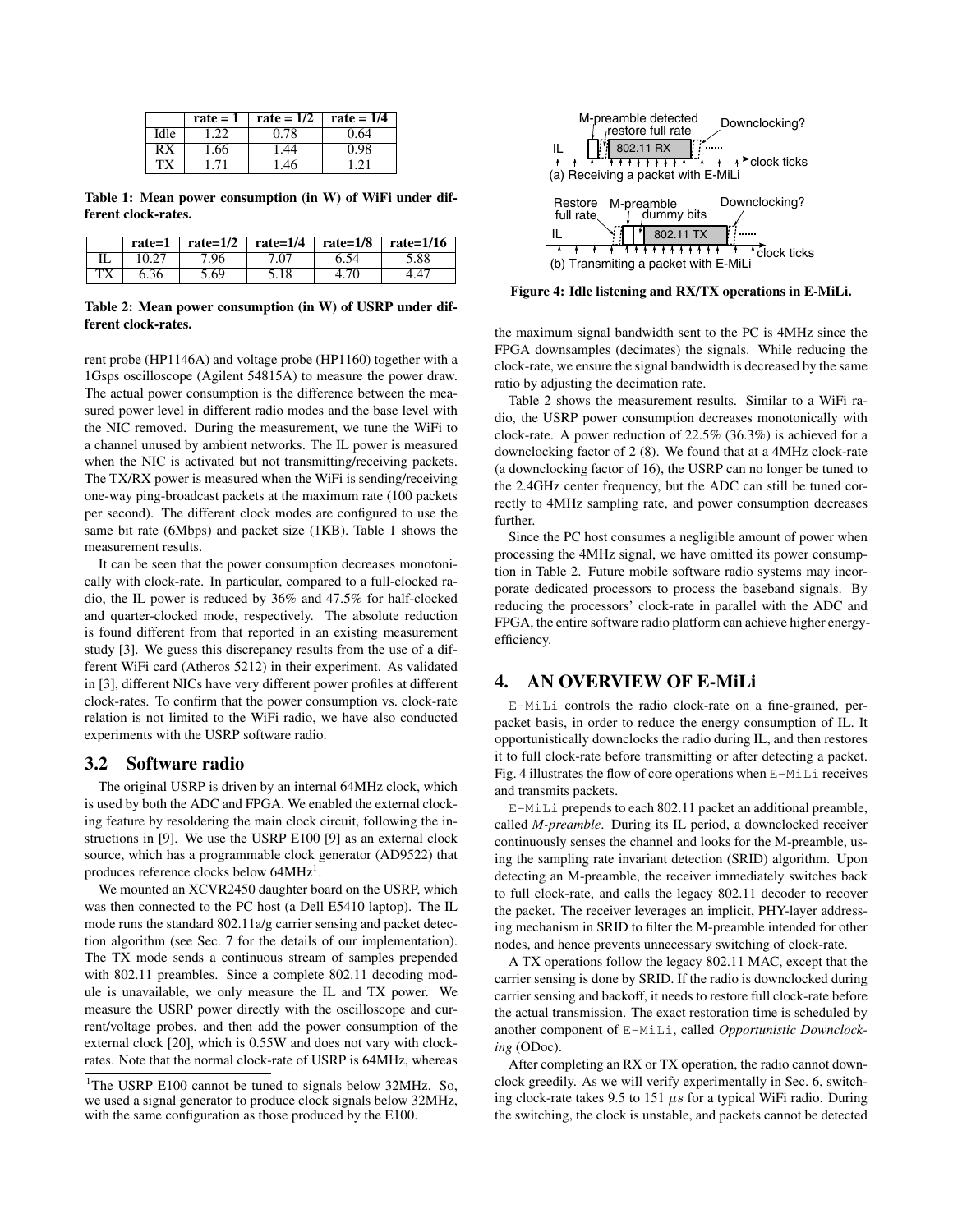

Figure 5: M-preamble construction and integration with an 802.11 packet.

even with SRID. To reduce the risk of packet loss, E-MiLi employs ODoc again to make a downclocking decision using a simple outage-prediction algorithm, which estimates if a packet is likely to arrive during the clock-rate switching.

In addition, after sending the M-preamble, a transmitter cannot wait silently during the receiver's switching period; it may otherwise lose the medium access and be preempted by other transmitters. To compensate for the switching gap, the transmitter inserts a sequence of dummy bits between the M-preamble and the 802.11 packet. The dummy bits cover the maximum switching period so that the channel is occupied continuously. Note that the transmitter always sends the M-preamble, dummy bits, and 802.11 packets at the full clock-rate. It need not know the current clock-rate of the receiver.

When multiple clients coexist, E-MiLi assigns a broadcast address as well as multiple unicast addresses, each with a unique feature. This feature is embedded in the M-preamble and detectable only by the intended receiver. To reduce the overhead of M-preamble, E-MiLi incorporates an optimization framework that allows multiple clients to share addresses at minimum cost.

In summary, E-MiLi always runs at full clock-rate to transmit or decode packets, but downclocks the radio during IL to detect implicitly-addressed packets, whenever possible. Next, we detail the design of components in E-MiLi.

#### 5. SAMPLE RATE INVARIANT DETECTION

To realize E-MiLi, its packet-detection algorithm must overcome the following challenges: (i) it must be resilient to the change of sampling clock-rate; (ii) it must be able to decode the address information directly at low sampling rates; and (iii) due to unpredictable channel condition and node mobility, its decision rule should not be tuned at runtime, and hence must be resilient against the variation of SNR. We propose SRID to meet these challenges via a joint design of preamble construction and detection.

#### 5.1 Construction of the M-preamble

E-MiLi constructs the M-preamble to facilitate robust, samplingrate invariant packet detection, while implicitly delivering the address information. An M-preamble comprises  $C(C > 2)$  duplicated versions of a pseudo-random sequence, as shown in Fig. 5 (where  $C = 3$ ).

Within the M-preamble duration, the channel remains relatively stable, and therefore the duplicated sequences sent by the transmitter maintain strong similarity at the receiver. Hence, a receiver can exploit the strong *self-correlation* between the C consecutive sequences to detect the M-preamble. More importantly, since radios sample signals at a constant rate, the receiver would obtain C similar sequences even if it down-samples the M-preamble.

To enhance resilience to noise, the random sequence in M-preamble must have a strong self-correlation property—it should produce the



Figure 6: Detecting M-preamble using SRID (clock-rate=1/4).

best correlation output only when correlating with itself. The Gold sequence [21] satisfies this requirement. It outputs a peak magnitude only for perfectly aligned self-correlation, and correlating with any shifted version of itself results in a low, bounded magnitude. For a Gold sequence of length  $L = 2<sup>l</sup> - 1$  (l is an integer), the ratio between the magnitude of self-correlation peak and the secondary peak is at least  $2^{\frac{l-1}{2}}$ . The original Gold sequence is binary [21]. To make it amenable for WiFi transceivers, we construct a *complex Gold sequence* (CGS), in which the real and imaginary parts are shifted versions of the same Gold sequence generated by the standard approach [21].

In addition, we use the *length* of the CGS to implicitly convey address information. An address is an integer number  $n$ , and corresponds to a CGS of length  $(T_B + nD_m)$ , where  $D_m$  is the maximum downclocking factor of the radio hardware.  $T_B$  is the minimum length of the CGS used for the preamble, also referred to as *base length*. To detect its own address (*e.g.*, n), at each sampling point t, the client simply self-correlates the latest  $T_B$  samples with the previous  $T_B$  samples offset by  $nD_m$ . When the client is downclocked by a factor of D, it scales down the base length to  $T_B D^{-1}$ and offset to  $nD_mD^{-1}$  accordingly. The  $nD_m$  value ensures that different addresses are offset by at least 1 sample, even if the CGS is downsampled by the maximum factor  $D_m$ .

One challenge related to the Gold sequence is that it only allows length of  $L = 2^l - 1$ . Hence, not all of the  $(T_B + nD_m)$  samples can be exactly matched to a whole Gold sequence. We solve this problem by first generating a long CGS, and then assign the subsequence of length  $(T_B + nD_m)$  to the *n*-th address.

Clearly, to meet its design objectives, an ideal random sequence for M-preamble should have strong self-correlation even after it is *downsampled* and *truncated* (since we only use  $T_B$  of the  $T_B$  +  $nD_m$  samples to perform self-correlation). We conjecture there does not exist such a sequence unless the sequence length is very large and the downsampling factor is small. We leave the theoretical investigation of this problem as our future work. In this paper, we will empirically verify that the CGS with a reasonable length suffices to achieve high detection accuracy in practical SNR ranges.

#### 5.2 Detection of the Preamble

We formally derive the detection algorithm in SRID by modeling how the receiver down-samples the M-preamble and identifies it via self-correlation.

Let  $T = C(T_B + nD_m)$  be the total length of the M-preamble (Fig. 5), and  $x(t)$ ,  $t \in [0, T)$ , the transmitted samples corresponding to the M-preamble. For a full-clocked receiver, the received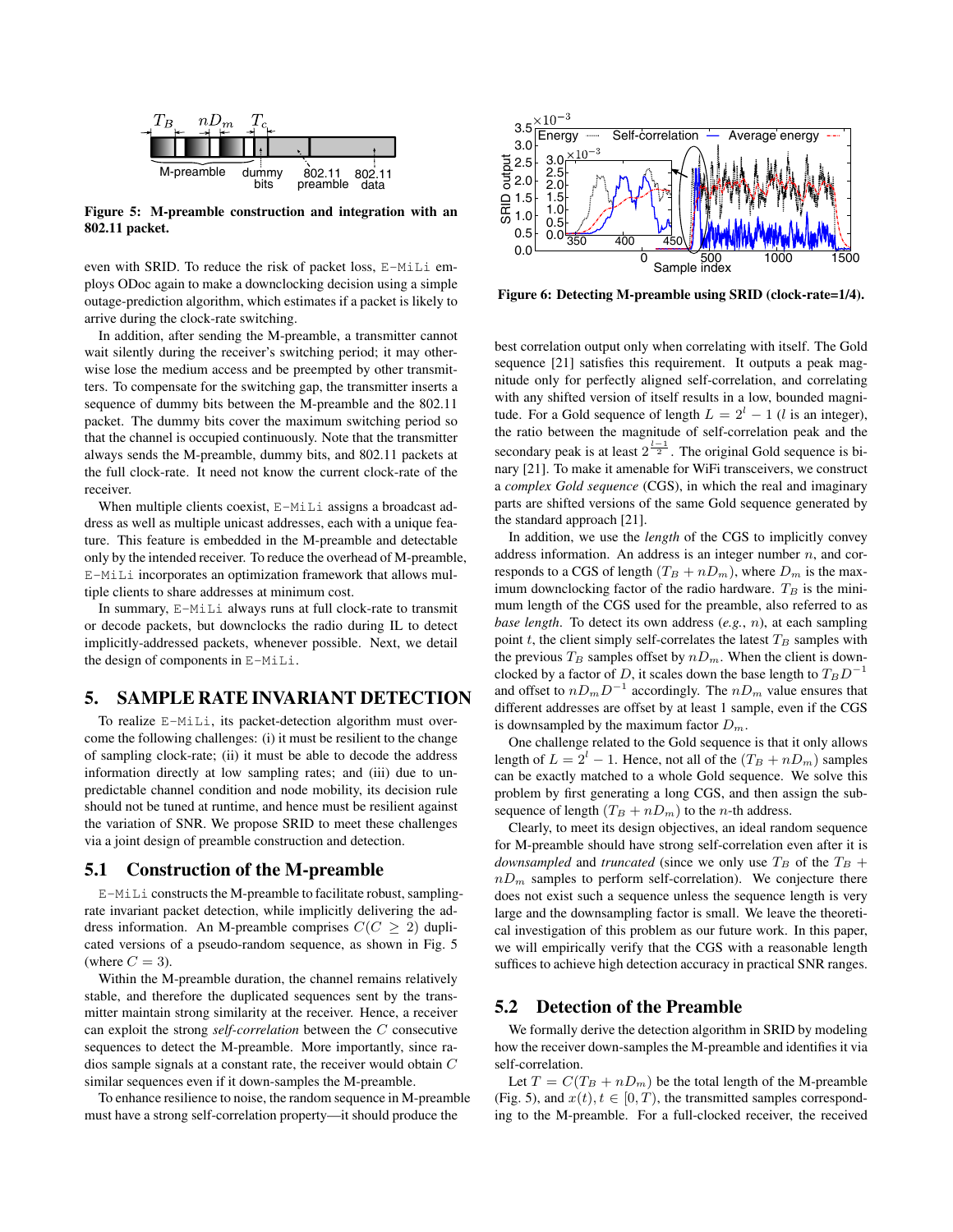signals are:

$$
y_o(t) = e^{2\pi \Delta ft} h(t)x(t) + n(t), t \in [0, T).
$$
 (1)

where  $n(t)$  is the noise,  $h(t)$  the channel attenuation (a complex scalar representing amplitude and phase distortion), and  $\Delta f$  the frequency offset between the transmitter and the receiver. When a receiver operates at the clock-rate of  $\frac{1}{D}$  (*i.e.*, with a downclocking factor of  $D$ ), the received signals become:

$$
z(k) = e^{2\pi \Delta ft} h(t)x(t) + n(t), t = kD, 0 \le k < \lfloor \frac{T}{D} \rfloor.
$$

Here  $D$  must be an integer divisor of the base length  $T_B$  of the CGS, *i.e.*,  $\lfloor \frac{T_B}{D} \rfloor = \frac{T_B}{D} \triangleq T_1$ . To detect M-preamble, at each sampling point  $k$ , the receiver with address  $n$  performs self-correlation between the latest  $T_1$  samples and the previous  $T_1$  samples offset by  $n D_m D^{-1}$ , resulting in:

$$
R(k) = \sum_{i=k}^{k+T_1-1} z(i)z^*(i - T_1 - nD_m D^{-1})
$$
 (2)

$$
\approx \sum_{i=k}^{k+T_1-1} e^{2\pi \Delta f i D} h(iD)x(iD) \left[e^{2\pi \Delta f (iD - T_B - nD_m)}\right]
$$

$$
h(iD - T_B - nD_m)x(iD - T_B - nD_m)\right]^*
$$
(3)

$$
\begin{aligned} \n\mathcal{L}_{n}(iD - 1B^{-1}nD_{m})x(iD - 1B^{-1}nD_{m})] & \quad (3) \\ \n\mathcal{L}_{E}^{T} &= \frac{k+T_{1}-1}{T_{1}} |x(iD)|^{2} \n\end{aligned}
$$

$$
\approx e^{T_B + nD_m} |h(kD)|^2 \sum_{i=k} |x(iD)|^2 \tag{4}
$$

where  $(\cdot)^*$  denotes the complex conjugate operator.

Eq. (3) is derived based on the fact that the signal level is usually much higher than the noise. Eq. (4) is based on the fact that (i) the random sequence  $x(t)$  preserves similarity with its predecessor sequence, even though it is downsampled; and (ii) the channel remains relatively stable over its *coherence time*, which is much longer than the preamble duration. To see this, we note that the coherence time can be gauged as  $T_o = \frac{\lambda}{\sqrt{2\pi v}}$ , where  $\lambda$  and v denote the wavelength of the signal and the relative speed between the transmitter and the receiver [22]. At a walking speed of  $1m/s$ ,  $T<sub>o</sub>$ equals 28.8 milliseconds, whereas the M-preamble duration lasts for tens of microseconds (see Sec. 5.3.1).

Meanwhile, the energy level of  $T_1$  samples is calculated as:

$$
E(k) = \sum_{i=k}^{k+T_1-1} |z(i)|^2 \approx |h(kD)|^2 \sum_{i=k}^{k+T_1-1} |x(iD)|^2.
$$
 (5)

From Eqs. (4) and (5), we get  $|R(t)| \approx E(t)$ . By contrast, if no M-preamble presents or an M-preamble with a different address  $a$ is transmitted, then the self-correlation yields:

$$
|R(k)| \approx |h(kD)|^2 \bigg| \sum_{i=k}^{k+T_1-1} x(iD)x(iD - T_B - aD_m)^* \bigg| \approx 0
$$

This is because the sequence  $x(iD)$ ,  $i \in [k, k + T_1 - 1]$  is a truncated CGS and has strong correlation only with itself.

Fig. 6 shows a snapshot of  $|R(t)|$  and  $E(t)$  when receiving a packet prepended with M-preamble.  $|R(t)|$  aligns almost perfectly with  $E(t)$  in an M-preamble, even though the receiver is downclocked. In contrast,  $|R(t)|$  differs from  $E(t)$  significantly if noise or uncorrelated signals are present.

Algorithm 1 Detecting the M-preamble using SRID. 1. **Input:** new sample  $z(k+T_1-1)$  at sampling point  $k+T_1-1$ 2. **Output:** packet detection decision at sampling point  $k$ 3. /\*Update energy level of past  $T_1$  samples\*/ 4.  $E(k) \leftarrow E(k-1) + |z(k+T_1-1)|^2 - |z(k-1)|^2$ 5. /\*Update average energy level\*/ 6.  $E_a(k) \leftarrow T_1^{-1}E(k) + (1 - T_1^{-1})E_a(k - 1)$ 7. /\*Update self-correlation with predecessor sequence\*/ 8.  $R(k) \leftarrow R(k-1) + z(k+T_1-1)z(k-nD_mD^{-1}-1)^*$ 9.  $-z(k-1)z(k-1-T_1-nD_mD^{-1})^*$ 10. /\*Apply SNR squelch and self-correlation decision\*/ 11. if  $10\log_{10}\frac{E_a(k)}{E_a(k-TD^{-1})} > H_s$  &&  $H < \frac{|R(k)|}{E(k)} < H^{-1}$ 12. then decision $Q \leftarrow$  push 1 13. else decision $O \leftarrow$  push 0 14. fi 15. if sum(decisionQ) >  $H_1 \cdot \frac{(C-1)(T_B + nD_m)}{D}$ 16. then return 1 17. fi 18. return 0

Based on the above findings, SRID uses the following basic decision rule to determine the presence of an M-preamble:

$$
H < |R(k)| \cdot [E(k)]^{-1} < H^{-1} \tag{6}
$$

where H is a threshold such that  $H \leq 1$ . This decision rule has several key advantages. First, it normalizes the self-correlation with the energy level, so  $H$  need not be changed according to the signal strength. We will show experimentally (Sec. 7) that a fixed value of  $H = 0.9$  is robust across a wide range of SNR. Second, it does not require estimation of the channel parameters or calibration of the frequency offset, and hence can be used in dynamic WLANs with user churn and mobility.

For further enhancement of resilience to noise, note that the decision rule (6) is likely to be satisfied at all the sampling points from the second to the C-th CGS (Fig. 5). There are  $\frac{(C-1)(T_B+nD_m)}{D} \triangleq$  $T_2$  such points at a downclocking factor  $D$ , which can offer high diversity in a noisy or fading environment. To exploit this advantage, at each sampling point  $k$ , SRID stores the decision for the past  $T_2$  samples in a FIFO queue, and then apply the following enhanced rule: for  $k - T_2 < i \leq k$ , the number of sampling points satisfying Eq. (6)  $\geq H_1T_2$ , where  $H_1$  is a tolerance threshold and  $H_1 \in (0,1].$ 

In addition, during idle periods (*i.e.*, when no signal is present), both the self-correlation and the energy level may be close to 0 and close to each other, and hence the decision rule (6) may be falsely triggered. To prevent such false alarms, we added an *SNR squelch*, which maintains a moving average of incoming signals' energy level, with the window size equal to  $T_1$ :

$$
E_a(k) = T_1^{-1}E(k) + (1 - T_1^{-1})E_a(k - 1)
$$
 (7)

The SNR squelch passes a sampling point to the self-correlator only if its SNR exceeds a threshold  $H_s$ , which corresponds to the minimum detectable SNR (set to 4*dB* for SRID). Since an idle period (noise floor) usually precedes the M-preamble (with length  $TD^{-1}$ ) due to the MAC-layer contention, the SNR level can be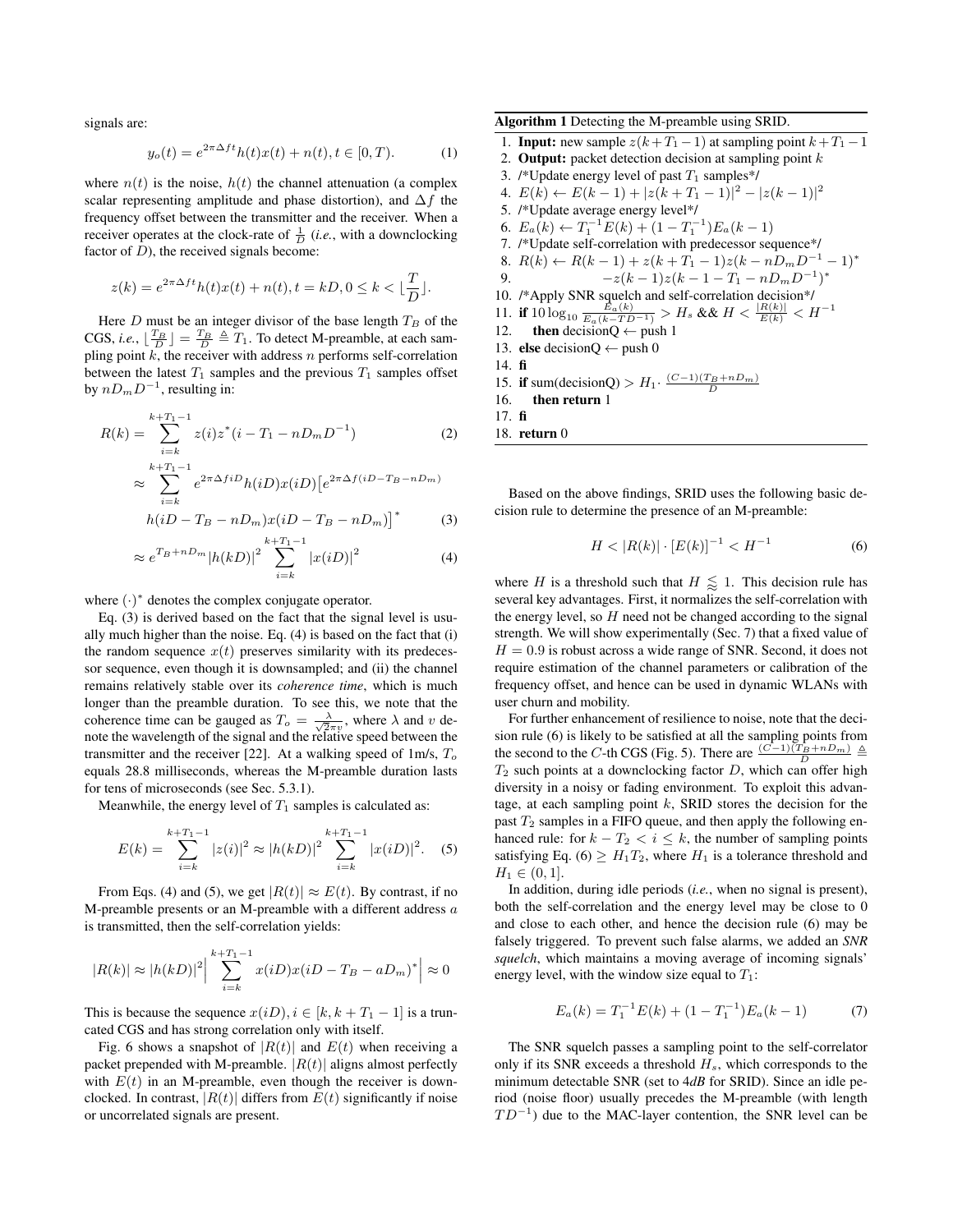estimated as:

$$
SNR = 10 \log_{10} \frac{E_a(t)}{E_a(t - T)}
$$
\n
$$
(8)
$$

Algorithm 1 summarizes the detection of M-preamble in SRID. For each timestamp (sampling point), both the self-correlation in Eq. (2) and the energy level in Eq. (5) can be computed by a singlestep operation, which updates the metrics with an incoming signal and subtracts the obsolete signal. Hence, the algorithm has linear complexity with respect to the number of samples, and is well suited for implementation on an actual baseband signal processor.

## 5.3 Address Allocation

#### *5.3.1 Minimum-cost address sharing*

Since M-preamble uses sequence length to convey address information, the addressing overhead increases linearly with network size. For a network with  $N$  nodes, the M-preamble has a maximum length of  $C(T_B + ND_m)$ . In our implementation, the base length  $T_B = 64$ , and CGS repetition  $C = 3$ . For a mediumsized network, say  $N = 5$ , and a maximum downclocking factor  $D_m = 4$ , the entire M-preamble would have a length of 252. When transmitted at a 20MHz sampling rate, the M-preamble only takes  $\frac{252}{2 \times 10^7}$  s = 12.6 $\mu$ s channel time, which is comparable to the 16 $\mu$ s overhead of the 802.11a/g preamble [5]. However, for a large network, *e.g.*,  $N = 50$ , the M-preamble overhead increases to 69.6  $\mu$ s, which may be overly large, especially for short packets.

To reduce the addressing overhead, E-MiLi allows multiple clients to share a limited number of addresses. Address sharing, however, introduces side effects: clients may unnecessarily trigger each other, thus incurring extra energy consumption. E-MiLi makes a tradeoff by carefully allocating addresses according to clients' relative channel usage, *i.e.*, the ratio of each client's TX&RX time to the total TX&RX time of the WLAN. The intuition behind this is that a client that transmits/receives packets more frequently should share his address with a fewer number of other clients, so as to minimize the cost of sharing.

We formalize this intuition with an optimization framework. Given the number of clients  $N$ , and the maximum address  $K_m$ , we seek the optimal address allocation that minimizes the overhead of  $E-MiLi$ , as follows:

$$
\min \sum_{k=1}^{K_m} L_k \left[ \left( \sum_{i=1}^N p_i u_{ik} \right) \sum_{i=1}^N u_{ik} \right]
$$

s. t. 
$$
\sum_{k=1}^{K_m} u_{ik} = 1, \quad \forall i \in [1, N].
$$
 (10)

$$
u_{ik} \in \{0, 1\}, \quad \forall i \in [1, N], \forall k \in [1, K_m]
$$
 (11)

(9)

where  $L_k$  is the overhead when the address k is used.  $p_i$  is client i's relative channel usage, and  $u_{ik}$  a binary variable indicating whether or not client i uses address k. Intuitively, the objective function  $(9)$ represents the sum of the overhead of each address, weighted by sum of the channel usages of all clients sharing that address and further multiplied by the number of such clients. The multiplication is necessary because a packet with address  $k$  triggers all clients with address  $k$ . Eq. (10) enforces the constraint that each client uses only one address.

This optimization problem is a non-linear integer program, which is NP-hard in general. In our actual implementation, we approxi-



Figure 7: Performance of address sharing algorithms.

mate the solution by relaxing the integer constraint (11) to  $0 \leq$  $u_{ik} \leq 1$ , solving the resulting quadratic optimization program, and then rounding the resulting  $u_{ik}$  back to its integer value. To implement the address sharing algorithm, the AP needs to periodically  $(e.g., every 1 minute)$  compute the relative channel usage  $p<sub>i</sub>$ , and then broadcast the new allocation to all clients.

To test the effectiveness of the approximation, we run the address sharing algorithm on the SIGCOMM'08 trace (assuming  $K_m = 5$ and  $L_k = kD_m$ ) and plot the total address overhead of E-MiLi in Fig. 7. We observe that the integer-rounding-based solution closely approximates the lower-bound enforced by the quadratic optimization over  $0 \leq u_{ik} \leq 1$ . On average, the approximate solution exceeds the lower bound by only 1.8%. Fig. 7 also shows the mean overhead of an algorithm that randomly assigns an address for each client (error bar shows standard deviation over 20 runs). We observe that the approximation algorithm can save more than 50% of overhead over the random allocation.

#### *5.3.2 The broadcast address*

In addition to the address designed for each node, E-MiLi assigns a broadcast address known to the AP and all clients. It corresponds to an M-preamble with address  $n = 0$ . Therefore, each node needs to maintain a self-correlator with offset  $nD_m = 0$ , in addition to the one with its own address.

For the carrier sensing purpose, a node also needs to identify the existence of packets from other transmitters. Similar to the original 802.11, SRID can perform both energy sensing and preamble detection. The former is achieved by following Eq. (7). When downclocked by a factor of D, a node can only sense  $D^{-1}$  of the energy compared with a full-clocked receiver. Hence, it reduces the energy detection threshold to  $D^{-1}$  of the original. When preamble-based carrier sensing is necessary, it can be realized by prepending an additional broadcast preamble. When this *first preamble* is detected, the node determines the channel to be busy, and continues to track the energy level of the entire packet. However, it will restore full clock-rate only when it detects a *second preamble*, which is either addressed to it or is another broadcast preamble.

 $E-MiLi$  can coexist with 802.11a/g clients even in the preamble detection mode. The 802.11a/g [5] employs self-correlation to detect a short preamble, which corresponds to a random sequence in the frequency domain, and a periodic sequence (period 16, with 10 repetitions) in the time domain. It can be considered as a subset of SRID, with base length  $T_B = 16$ , sequence repetition  $C = 10$ , node address 0 and no downclocking, and thus can be easily detected by E-MiLi clients. On the other hand, by replacing the first preamble with an 802.11 preamble, E-MiLi nodes can be detected by legacy 802.11 as well.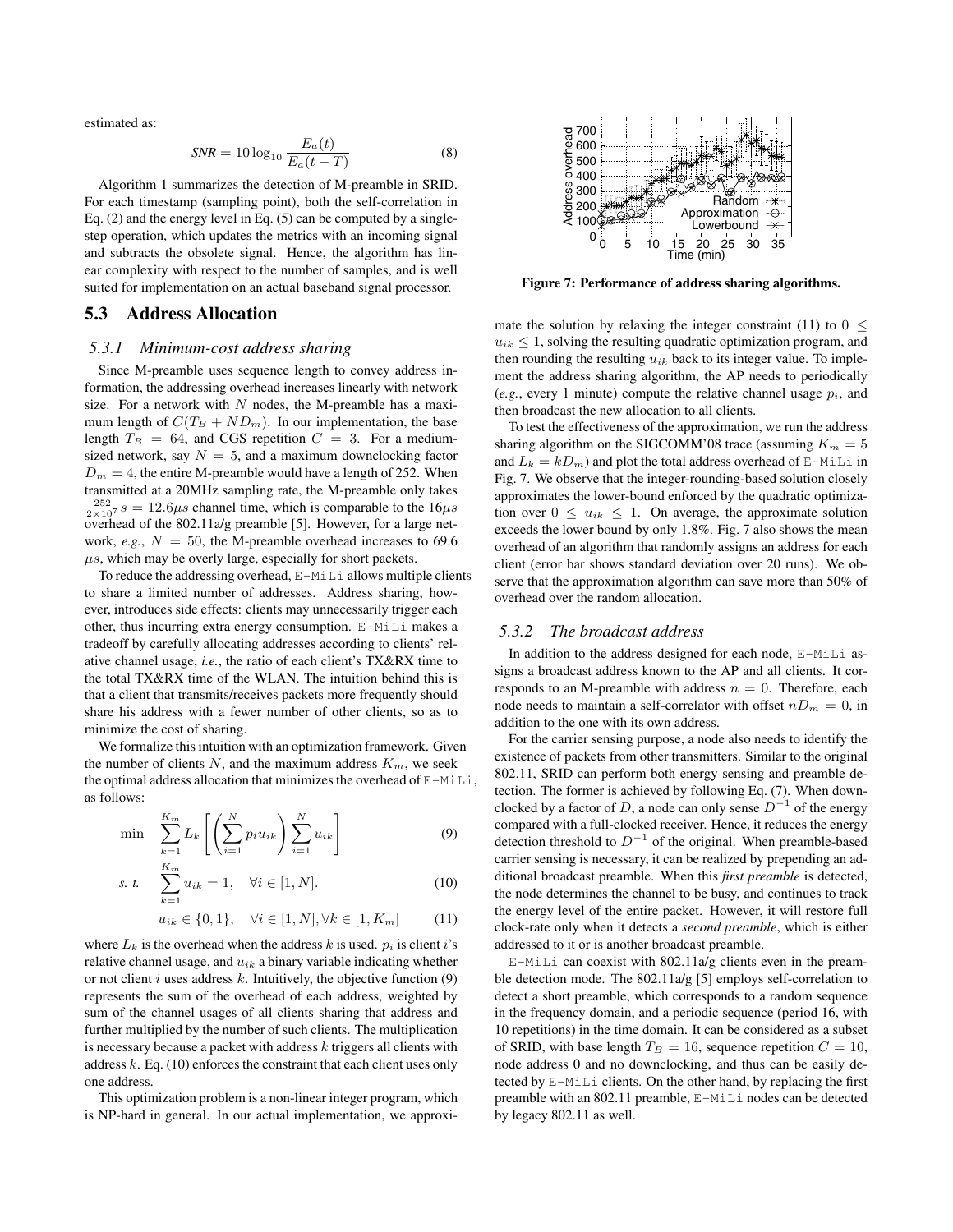

Figure 8: Radio state-transition when integrating E-MiLi with 802.11.

## 6. OPPORTUNISTIC DOWNCLOCKING

We now present the ODoc module, which schedules the downclocking to balance its overhead and maintain compatibility with existing MAC and sleep scheduling protocols. We start by inspecting the overhead in switching clock-rates.

## 6.1 Delay in Switching Clock-Rates

When switching to a new clock-rate, the radio needs to be stablized before transmitting/receiving signals. Since the frequency synthesizer and analog circuit's center frequency remain the same, the time cost mainly comes from stablizing the digital PLL (driving the ADC and CPU). This is only several microseconds in state-ofthe-art WiFi radios. For example, in MAXIM 2831 [23], the PLL takes less than  $8\mu s$  to stablize itself, and the ADC and CPU needs only 1.5  $\mu s$  to reset, so the total switching time is below 9.5  $\mu s$ .

We have also measured the switching delay of the Atheros 5414 NIC. We modified the ath5k driver that can directly access the hardware register and reset the clock-rate. After changing the clock-rate register, we repeatedly check a *baseband testing function* until it returns 1 (a conventional way of verifying if the ADC and baseband processor have become ready to receive packets in ath5k), and then record the duration of this procedure.

According to our experimental results, switching between clockrate 1 and  $\frac{1}{4}$  takes 139  $\mu s$  to 151  $\mu s$ , whereas switching between 1 and  $\frac{1}{2}$  takes 120  $\mu s$  to 128  $\mu s$ . We note that this is a conservative estimation of the actual switching delay. To switch to a new rate, the Atheros NIC needs to reset not just the PLL, but also all registers for the OFDM decoding and MAC blocks in the CPU, so that the entire receiver chain can run a valid 802.11 mode. In contrast, E-MiLi only needs to reset the PLL, while keeping the registers in the CPU intact. In addition, the latency induced by the baseband testing function and its interface to the PC host is unknown, but is included in the switching delay in our measurement.

We will henceforth use the  $9.5\mu s$  switching delay for the MAXIM 2831 chip as a lower bound, and use the measurement result for Atheros 5414 as an upper bound, although the ODoc module is not restricted to these bounds.

## 6.2 Scheduling of Downclocking

#### *6.2.1 Control flow*

E-MiLi interacts with the WiFi MAC/PHY using a simple interface. On the one hand, WiFi calls E-MiLi (the SRID module) to assess the channel availability. On the other hand, E-MiLi obtains the radio's state machine from the WiFi MAC and the sleep scheduler. Whenever the radio transits to IL, E-MiLi calls its ODoc module to determine whether and when to switch clock-rate.

Fig. 8 illustrates the state machine of E-MiLi. In downclocked IL (dIL) mode, the radio runs SRID continuously, and switches to

the full-clocked RX mode immediately upon detection of an Mpreamble. When there are packets to be transmitted, carrier sensing is performed by SRID, but the MAC schedule strictly follows the 802.11 CSMA/CA algorithm. ODoc continuously queries the 802.11 backoff counter, and reverts the radio to full clock-rate when the countdown value of the backoff counter is less than  $T_c + SIFS$ , where  $T_c$  is the maximum switching delay, and *SIFS* is the short inter-frame space defined in 802.11 [5]. ODoc mandates the radio to perform carrier sensing within this *SIFS* interval after switching to full-clock rate, in order to ensure the channel remains idle after switching. Otherwise, it needs to continue carrier sensing and backoff according to 802.11.

The state-transitions  $TX \leftrightarrow S$ leep and  $RX \leftrightarrow S$ leep are managed by 802.11 or other sleep-scheduling protocols. Whenever a TX or RX completes and the radio is not put to sleep, ODoc decides whether to switch to dIL or the normal IL mode. It makes this decision using an outage prediction scheme, as detailed next.

#### *6.2.2 Outage prediction*

ODoc's outage prediction mechanism decides if the next packet is likely to arrive before the radio is stablized to a new clock-rate (referred to as an *outage* event). It first checks if there will be a deterministic operation, *i.e.*, an immediate response of the previous operation. For example, CTS, DATA, and ACK packets are all deterministic operations to follow an RTS. Such packets are separated only by an *SIFS*, which is usually shorter than or comparable to the switching time, so the radio must remain at full rate in between.

When a series of deterministic operations end, ODoc checks if an outage occurred recently. It maintains a binary history for each nondeterministic packet arrival, with "1" representing that the interpacket interval is shorter than  $T_c$ , and "0" otherwise. It asserts that an outage is likely to occur and remains at full clock-rate, if the recent history contains a "1". The key intuition lies in the burstiness of WiFi traffic—a short interval implies an ongoing transmission of certain data, and is likely to continue multiple short intervals until the transmission completes.

An important parameter in ODoc is the size of history. A large history size may predict an outage when it does not occur, thus missing an opportunity of saving energy by downclocking. On the other hand, a small history size results in frequent mis-detection of packets arriving within Tc. Fortunately, *a mis-detection causes only one more retransmission*, because a missed packet will be detected in its next retransmission, when the receiver has already been stablized. Therefore, a small history size is always preferred when energy-efficiency is of high priority. As will be clarified in our experimental study, a history size of between 1 and 10 is sufficient to balance the tradeoff between false-prediction and mis-detection.

## 7. EVALUATION

In this section, we present a detailed experimental evaluation of E-MiLi. Our experiments center around two questions: (1) How accurate can E-MiLi detect packets in a real wireless environment, and with different downclocking rates? (2) How much of energy can E-MiLi save for real-world WiFi devices and at what cost?

To answer these questions, we have implemented E-MiLi on software radios and network-level simulators as follows.

• We have implemented the SRID algorithm, including the Mpreamble construction and detection, on the GNURadio plat-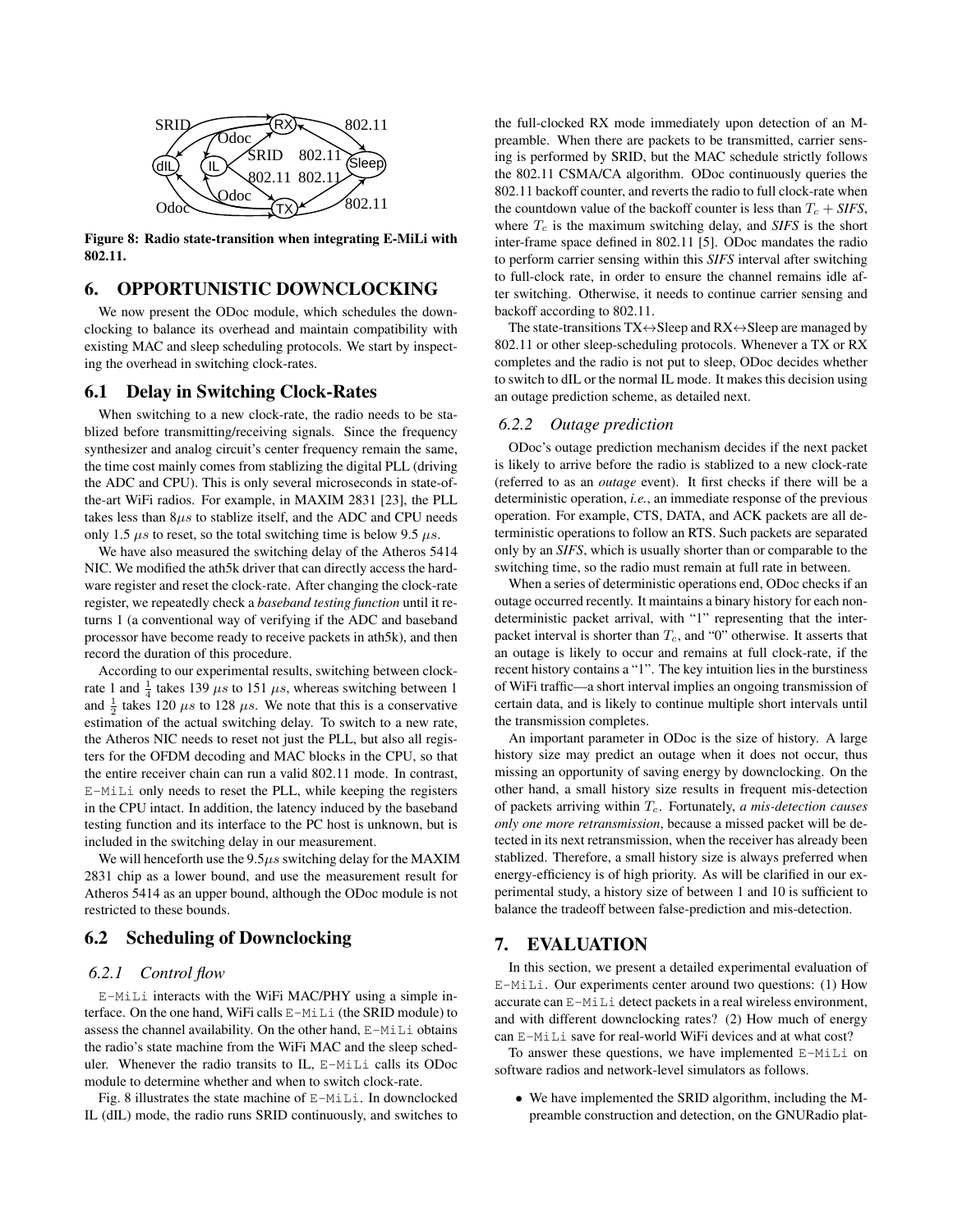form and verify it on a USRP testbed. As a performance benchmark, we have also implemented the 802.11 OFDM preamble encoding/detection algorithm (Sec. 5.3.2).

- E-MiLi's energy-efficiency depends on the relative time of IL, which, in turn, depends on network delay and contention, and hence, we leverage real WiFi traces again to evaluate the energy-efficiency of E-MiLi. We implemented the ODoc framework and address allocation algorithm by extending the trace-based simulator (Sec. 3), and then integrating results from the SRID experiments.
- We have also implemented ODoc in ns-2.34, which can be used to verify the performance of E-MiLi with synthetic traffic patterns (*e.g.*, HTTP and FTP) independently.

### 7.1 Packet-Detection Performance

We test the detection performance of SRID under different SNR levels and downclocking factors. The SNR is estimated as *SNR* =  $\frac{E_s - E_N}{E_N}$ , where  $E_s$  is the average energy level of incoming samples when a packet is present, and  $E<sub>N</sub>$  is the noise floor, both smoothed using a moving average with the window size equal to the length of the M-preamble. Note that this SNR value over-estimates the actual SNR experienced by the *decoder*, since the decoding modules will raise the noise level by around 3.5 *dB* [12]. Given that 802.11 needs at least 9.7*dB* SNR to decode packets [17], SRID must be able to detect packets accurately above 9.7*dB* SNR.

We set the base length of SRID's CGS to  $T_B = 64$ , and maximum downclocking factor  $D_m = 16$ . We fix the self-correlation threshold  $H = 0.9$ , and the tolerance threshold  $H_1 = 0.6$  (Sec. 5). We will show that these thresholds are robust across different experiment settings.

#### *7.1.1 Single link*

We first test SRID on a single link consisting of two USRP nodes within Line-of-Sight (LOS). We downclock the receiver by different factors, and vary the link's SNR by adjusting the transmit power and link length/distance. Since the USRP fails to work when the external clock is downclocked to  $\frac{1}{16}$ , we scale its FPGA decimation rate by 16, which is equivalent to downsampling the signals by a factor of 16. Under each SNR/clock-rate setting, the transmitter sends  $10^6$  packets at full clock-rate with constant inter-arrival time. The mis-detection probability  $(P_m)$  is calculated by the fraction of timestamps where a packet is expected to arrive but fails to be detected, and vice versa, for the false-alarm probability  $(P_f)$ .

Fig. 9 plots  $P_m$  and  $P_f$  as a function of a link's time-averaged SNR (rounded to integer values).  $P_m$  drops sharply as SNR increases, and approaches 0 as SNR grows above 8*dB*. It tends to be higher under a high downclocking factor, mainly because fewer sampling points are available that satisfy the decision rule (6) and thus, SRID is more susceptible to noise. When SNR= 4*dB* and  $D = 16$ ,  $P_m$  grows up to 6%. Under practical SNR ranges (above 9.7*dB*), however,  $P_m$  is consistently below 1% for all the clockrates. In addition, SRID shows a comparable detection performance with 802.11. In fact, it may have lower  $P_m$  when the down-clocking factor  $D$  is below 16. This is because SRID uses a longer selfcorrelation sequence than 802.11 (64 vs. 16), which increases its robustness to noise. The false-alarm probability  $P_f$  in Fig. 9(b) shows a trend similar to  $P_m$ .



Figure 10: Detection performance vs. the number of unique addresses.

a testbed. Figure 11: Network topology for evaluating SRID in

relatively stable. This is because even for the address  $n = 100$ , two Recall SRID uses  $nD_m$ , the spacing between repetitive CGS to convey address  $n$ . A natural question is: how large can  $n$  be to ensure a high detection accuracy? Fig. 10 plots the detection performance as *n* increases. For a stationary link, both  $P_m$  and  $P_f$  remain self-correlation sequences are separated by 1600 samples, corresponding to 400  $\mu s$  at the 4MHz signal bandwidth of USRP, which is well below the channel's coherence time. For a mobile client (created by moving the USRP receiver around the transmitter at walking speed), the detection performance is only slightly affected by the address length, since the low mobility causes SNR variations, but does not change the coherence time significantly.

## *7.1.2 Testbed*

We proceed to evaluate SRID on a testbed consisting of 9 USRP2 nodes (1 AP and 8 clients) deployed in a laboratory environment with metal/wood shelves and glass walls. Fig. 11 shows a map of the node locations. Node  $D$  is moving between point  $D$  and  $E$ at walking speed, and all others are stationary. This testbed enables the evaluation of SRID in a real wireless environment subject to effects of multipath fading, mobility, and NLOS obstruction. More importantly, it allows testing the false-alarm rate due to crosscorrelation between different node addresses.

Due to the limited number of external clocks, we create the effect of downclocking by changing the USRP2's decimation rate, so that the receiver's sampling rate becomes 1 to  $\frac{1}{16}$  of the transmitter's. We allow the AP to send  $10^6$  packets to each client in sequence. Fig. 12(a) shows that, depending on node locations,  $P_m$ varies greatly. In general, nodes farther away (*e.g.*, H) or obstructed by walls  $(e.g., F)$  from the AP has higher  $P_m$ . The mobile node D may have higher  $P_m$  than a node farther from the AP but is stationary  $(e.g.,\,node\ E)$ . Consistent with the single link experiment, the downclocking factor 4 results in comparable  $P_m$  with 802.11.

Fig. 12(b) shows the false-alarm probability due to cross-correlation, *i.e.*, the probability that a client detects packets addressed to others. The relative  $P_f$  for different clients shows a similar trend as  $P_m$ ,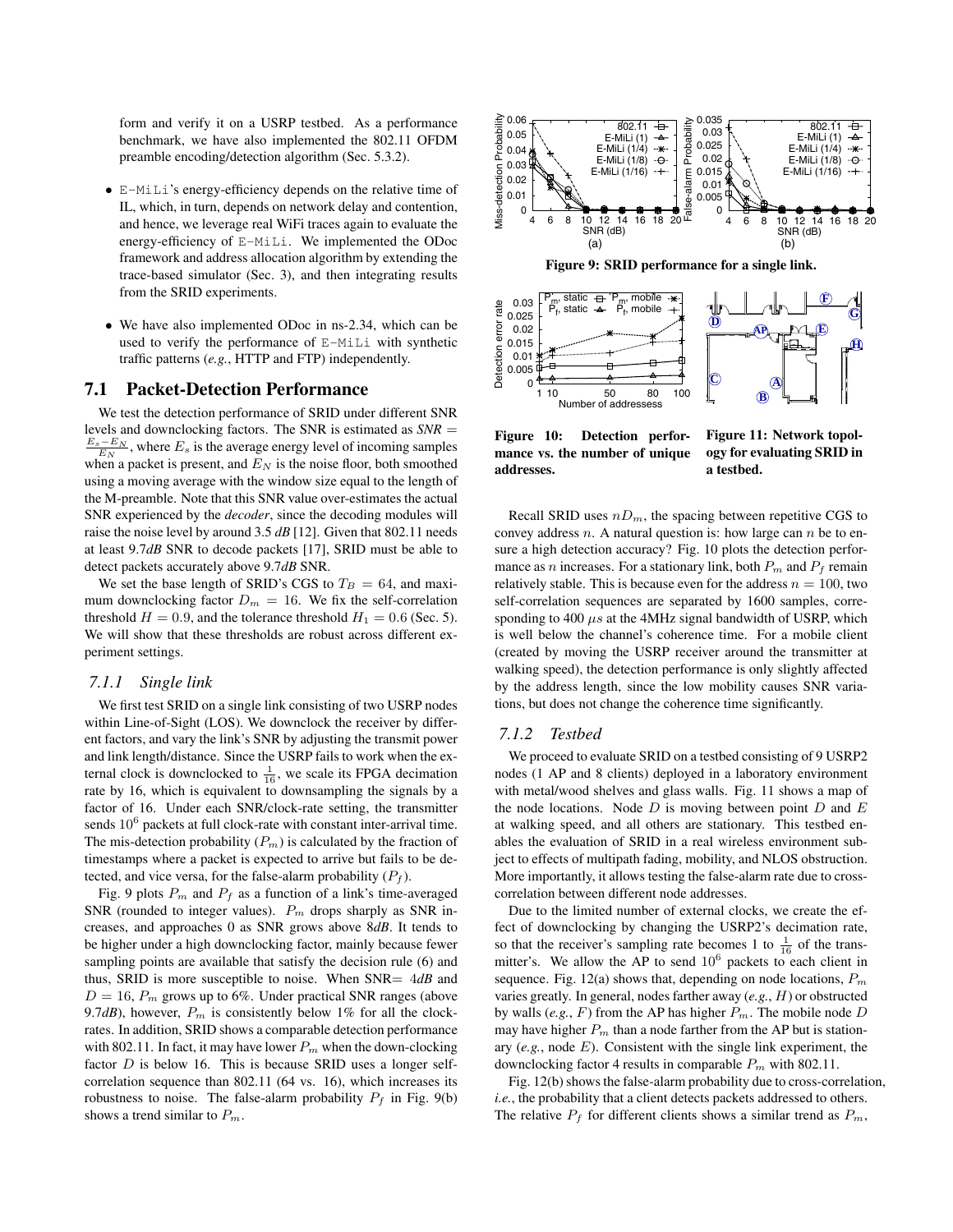

Figure 12: SRID performance in a USRP testbed.

depending on the location and mobility. Unlike the single link case, the  $P_f$  tends to be larger than  $P_m$ , because the cross-correlation between sequences has stronger effects on  $P_f$  than pure noise. Remarkably, even for the worst link and with  $D = 16$ ,  $P_f$  is below 0.04, implying negligible energy cost due to false triggering. We note that for 802.11, the address field must be decoded from the packet, so  $P_f$  here is not meaningful for it.

From the above experiments, we observe that SRID has close to 100% detection accuracy (and is comparable to 802.11) under practical SNR ranges and with downclocking rate up to 16. Hence, it can be used to realize E-MiLi in practical wireless networks.

## 7.2 Improving WiFi Energy-Efficiency

#### *7.2.1 Real WiFi traffic*

We now evaluate E-MiLi's energy-efficiency through trace-based simulation. We obtain WiFi and USRP power-consumption statistics from actual measurements (Sec. 3). We use the  $151\mu s$  switching time of the Atheros AR5414 NIC as the worst-case estimate of switching delay, assuming the power consumption during clock switching is the same as in full-clocked mode. As we will clarify, an outage due to the switching delay occurs with a less than 4.2% probability, so we assume an outage event does not affect the WiFi traces except causing one retransmission. In addition, we adopt the  $P_m$  and  $P_f$  values at 8*dB* as a conservative estimation of the packet loss or false alarm caused by SRID. Unless mentioned otherwise, 15 addresses are allocated and shared among all clients, and a history size of 5 is used in ODoc.

**Energy savings.** Fig. 13(a) illustrates the energy-saving of  $E-MiLi$ , assuming clients are using WiFi devices with a maximum downclocking factor of 4. For a large network (SIGCOMM'08 traces [10]), the energy saving ranges from  $41\%$  to  $47.3\%$ . Its CDF is densely concentrated—for around 92% of clients, the energy saving ranges between 44% and 47.2%, which is close to the 47.5% energy-saving when a client remains in downclocked IL mode (Sec. 3). In a small network (PDX-Powell traces [11]) with less contention, IL induces less energy cost, so the energy-saving ratio of  $E-MiLi$ is relatively low. However, since IL time still dominates, the median saving remains around 44%, and minimum 37.2%. Fig. 13(b) plots the results assuming clients' power consumption is the same as the USRP device with a maximum downclocking factor of 8. Again, the energy-saving is concentrated near 36.3%, the saving in pure IL mode (Sec. 3).

These experiments reveal that  $E-MiLi$  can explore the majority of IL intervals to perform downclocking. Its energy-saving ratio can be roughly estimated as  $\eta = \eta_c P_{IL}$ , where  $\eta_c$  is the energysavings ratio in pure IL mode using the maximum downclocking



Figure 13: Energy saving ratio for (a) WiFi, maximum downclocking factor of 4; (b) USRP, maximum downclocking factor of 8.



Figure 14: Effects of history size (SIGCOMM'08 trace).

factor, and P*IL* the percentage of idle listening energy during a radio's lifetime. Since  $P_{IL}$  is close to 1 for most clients,  $\eta$  is close to  $\eta_c$ .

Overhead of E-MiLi and effect of ODoc. The overhead of E-MiLi comes from mis-detection (and retransmission) due to a packet arriving in between the switching time. Such events can be alleviated by ODoc's history-based outage prediction mechanism. In this experiment, we evaluate the cost of such outage and the effectiveness of ODoc in alleviating it. Fig. 14(a) shows that when history size equals 1, 4.2% packets may need to be retransmitted for some clients. With a history size of 10, retransmission is reduced to below 0.8% for 90% of clients. A further increase of the history size to 100 shows only a marginal improvement. On the other hand, Fig. 14(b) shows a small history size results in higher energyefficiency, implying that the energy savings from aggressive downclocking dwarfs the small waste due to retransmissions. Hence, a small history size is preferable for ODoc if energy-efficiency is of high priority.

#### *7.2.2 Synthetic traffic patterns*

To further understand E-MiLi's benefits and cost under controllable network conditions, we implement and test it in ns-2.34. We compare performance of the legacy WiFi (including both CAM and PSM), and E-MiLi-enhanced WiFi (referred to as CAM+E-MiLi and PSM+E-MiLi). We modified the PHY/MAC parameters of ns-2 to be consistent with that in 802.11g, and fix the data rate to 6Mbps. We implement the ODoc based on 802.11, and configure it in a similar manner to the trace-driven simulator. The PSM module builds on the 802.11 PSM extension to ns-2 [24], and the power consumption statistics follow our measurement of AR5414 (Sec. 3). We evaluate two applications: Web browsing and FTP, which have different performance constraints.

Web browsing. We simulate a web browsing application using the PackMIME http traffic generator in ns-2, which provides real-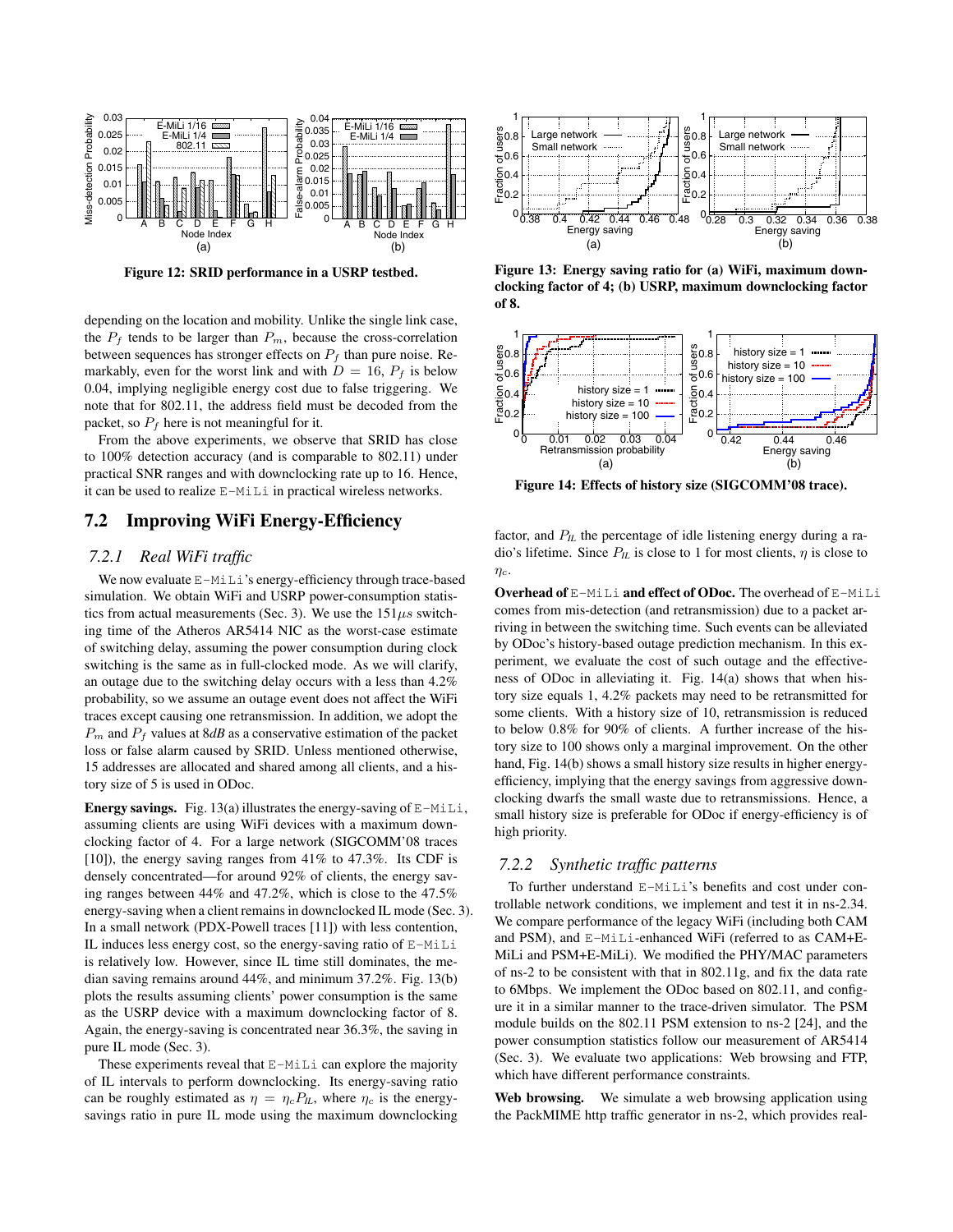

Figure 15: Performance of a 5-minute web browsing session.

istic stochastic models of HTTP flows. The network consists of one HTTP server connecting to a WLAN AP via an ADSL2 link, with 1.5Mbps (0.5Mbps) downlink (uplink) bandwidth and exponentially distributed delay with mean 15 ms. The AP serves one HTTP client (with mean page request interval of 30s) and multiple background clients. Similar to [6], we study the effect of background traffic by running fixed-rate (200Kbps, 512-byte packet size) UDP file transfer between the AP and the background clients.

Fig. 15(a) shows the energy usage of a 5-minute web-browsing session. PSM shows around 18% energy saving over CAM. CAM+E-MiLi saves 39.8% of energy over CAM without background traffic, and 47.1% when the number of background clients grows to 10. Since PSM optimizes the sleep schedule of clients, the ratio of IL time is less, compared to CAM, and thus PSM+E-MiLi achieves less energy saving (33% to 37.1%) than CAM+E-MiLi. Also, note that  $E-MiLi$  is relatively insensitive to background traffic, as it can enforce address filtering even at low clock-rate.

Fig. 15(b) plots the average per-page delay during the web-browsing session. Clearly, E-MiLi incurs a negligible delay when integrated into legacy WiFi. Although the M-preamble and clock switching costs channel time, it is much shorter than the network and contention delay. Notably, PSM incurs a longer delay than CAM due to its sleep scheduling mechanism, and CAM+E-MiLi has a shorter delay, yet higher energy-efficiency than PSM. We expect an even better energy-delay tradeoff to be achieved by jointly designing the PSM sleep scheduling algorithm and E-MiLi. We leave such an optimization as our future work.

FTP. We proceed to evaluate  $E-MiLi$  using the FTP traffic generator in ns-2, assuming a client downloads a 20MB file (with packet size 1KB) directly from the AP. Compared to the fixed-duration web-browsing, the FTP's energy usage is more sensitive to the background traffic (Fig. 16(a)), because the downloading duration is prolonged by MAC-layer contention. PSM is found to consume 36.8% to 39.4% more energy than CAM, due to the fact that it may result in higher energy-per-bit than CAM [1]. In addition, although E-MiLi achieves a similar level of energy saving as in the Web browsing, it may degrade the FTP throughput by up to 4.4% in the absence of background traffic (Fig. 16(b)). This is due mainly to its overhead, *i.e.*, the switching delay, the extra channel time of the M-preamble, and the imperfect detector and outage predictor that incur MAC-layer retransmissions. Moreover, note that we assume no end-to-end delay and the throughput depends only on MAC contention, which zooms in the overhead from E-MiLi.

#### 8. RELATED WORK

Energy-efficient protocols for WiFi. Energy-efficiency has long been a paramount concern for portable WiFi devices. Many



Figure 16: Performance when downloading a 10MB file using FTP.

MAC-level scheduling protocols have been proposed to reduce the energy wasted by IL. For example, NAPman [6] carefully isolates PSM clients' traffic using an energy-aware fair scheduler, so as to reduce unnecessary IL caused by background traffic. Sleep-Well [25] further isolates the traffic from different WLAN cells, by scheduling their wakeup time in a distributed TDMA manner.  $\mu$ PM [4] adopts a more fine-grained scheduler that aggressively puts clients to sleep even in between short packet intervals. E-MiLi can be integrated with these and other MAC-level energy-saving solutions, by adding the downclocked IL mode into their state machine (Sec. 6.2). E-MiLi can also work in CAM, thus overcoming the excessive delay typically seen in PSM-style protocols.

An alternative way of reducing the cost of IL is to wake up the receiver *on demand*. The wake-on-wireless scheme [26] augments a secondary low-power radio for packet detection, and triggers the primary receiver only when a new packet arrives. E-MiLi also adopts the philosophy of on-demand packet processing. Its energy saving may be less than wake-on-wireless, because it needs to keep the analog circuit active in IL. Its advantage is that no extra radio is required. In fact, it only requires a change of firmware to support the construction and detection of M-preamble, and adjustment of clock-rate. E-MiLi can also be used with wake-on-wireless to optimize the power consumption of the secondary radio.

Packet detection. The general idea of correlation-based packet detection is not new. As mentioned in Sec. 5.3.2, the 802.11 OFDM PHY incorporates a preamble that allows self-correlation-based detection. Its variants have also been used in other software-radio implementations [27]. In  $E-MiLi$ , we have designed a new preamble mechanism that preserves the self-correlation property even when it is downsampled. Cross-correlation-based packet detection (*i.e.*, correlating the incoming signal with a known sequence) is an alternative way of detecting packets [28], but cannot detect downsampled signals and is more susceptible to the frequency offset.

Dynamic voltage-frequency scaling (DVFS). DVFS is a mature technology used in microprocessor design [7]. It exploits the variance in processor load, lowering the voltage and clock-rate when few tasks are pending, and raising it when the processor is heavily loaded. It has also been proposed for Gigabit wireline links [29], and for audio signal processing [8]. The key idea is to observe the peak frequency of the incoming workload, and then limit the processor's clock-rate to that level.

DVFS has not been used for improving the energy-efficiency for wireless radios, due mainly to a well-known paradox: the radio should be activated only after detecting a packet, but to detect the packet, the radio must always be active at its full sampling rate. We overcome this paradox by separating packet detection and de